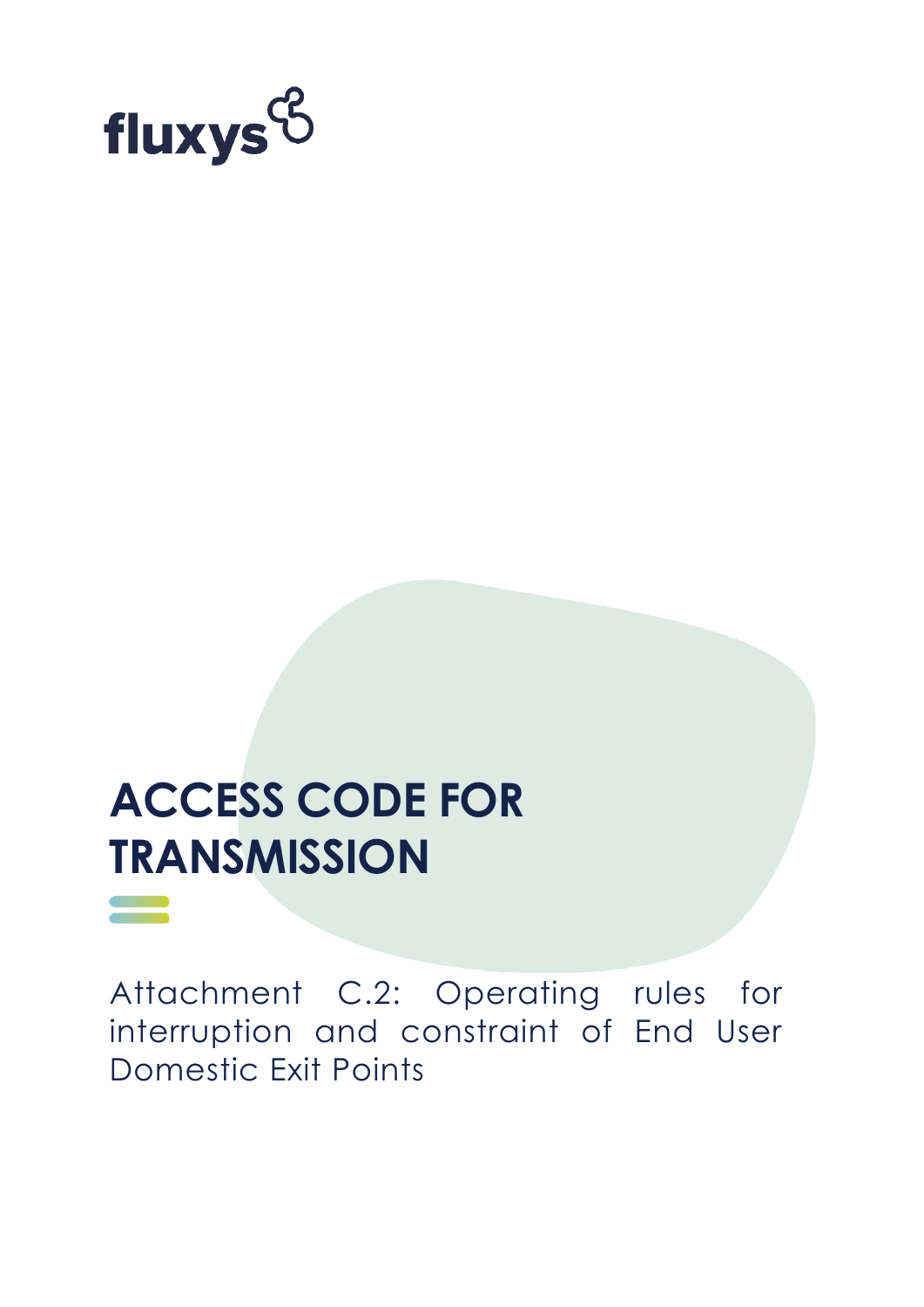# <span id="page-1-0"></span>**Table of Contents**

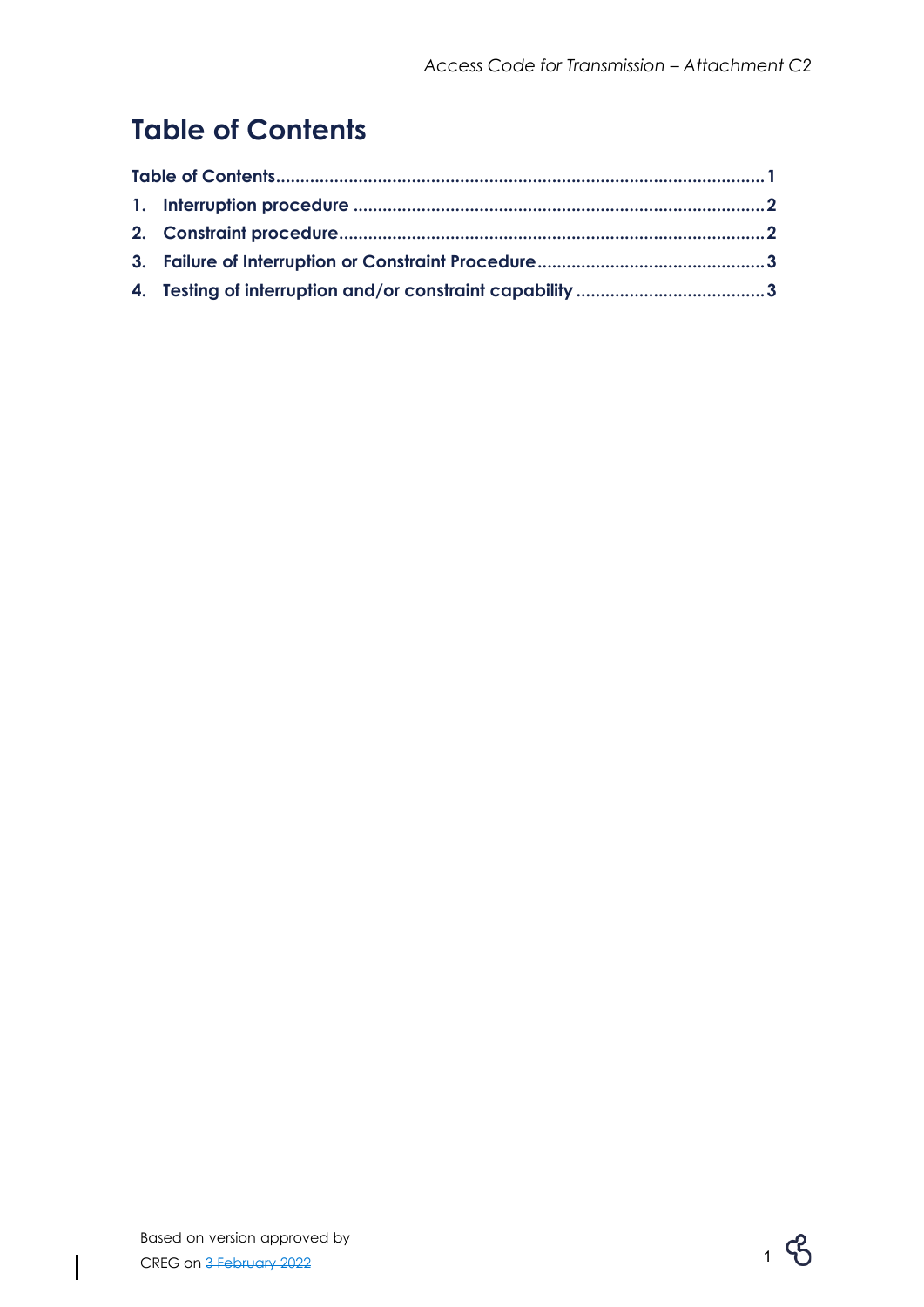## <span id="page-2-0"></span>**1. Interruption procedure**

An Interruption on an End User Domestic Exit Point is an (un)planned event for a certain limited period during which the TSO shall interrupt the interruptible capacity on the End User Domestic Exit Point and that causes the Grid User's available hourly interruptible capacity on the End User Domestic Exit Point to be less than the subscribed interruptible capacity on the End User Domestic Exit Point and can result in a revision of the hourly Confirmed Quantities.

In case of an End User Domestic Exit Point Interruption, the TSO shall:

- Use its reasonable endeavours to give timely notice of the End User Domestic Exit Point Interruption - at least before the Applicable Interruption/Constraint Leadtime by sending a "TSO's Interruption Notice" via Edig@s to the Grid User(s) and the End User specifying the Interruption Start Period, the Interruption End Period, the concerned End User Domestic Exit Point, the direction and the remaining interruptible capacity,
- Apply an interruption on the related End User Domestic Exit Point that limits the total hourly interruptible capacity of the affected Grid Users,

Send a new TDT to notify the Grid Users of the revised hourly Confirmed Quantities at the End User Domestic Exit in accordance with the confirmation process as described in article 4 of Attachment C.1, if necessary.

Before the Interruption End Time, the TSO may issue a revised "TSO's Interruption Notice" in order to modify the Interruption End Time and/or the remaining interruptible capacity.

### <span id="page-2-1"></span>**2. Constraint procedure**

For the following procedure the information exchange between the TSO, the Grid User and the End User occurs by fax or email. In order to facilitate the communication process, the telephone may also be used between the concerned parties, but an email-fax-will always be sent for confirmation.

A Constraint on an End User Domestic Exit Point is an (un)planned event for a certain limited period during which the TSO requests - for instance in case of Maintenance or Emergency the End User to reduce its offtake or its Injection and that causes a reduction of the Grid User's available hourly capacity on the End User Domestic Exit Point and can result in a revision of the hourly Confirmed Quantities.

In case of an End User Domestic Exit Point Constraint, the TSO shall:

- Use its reasonable endeavours to give timely notice of the End User Domestic Exit Point Constraint - at least before the Applicable Interruption/Constraint Leadtime by sending a "TSO's Constraint Notice" by fax-email to the Grid User(s) and End User using the appropriate Form as published on the Fluxys Belgium website specifying the Constraint Start Period, the Constraint End Period, the concerned End User Domestic Exit Point, the direction and the remaining capacity,
- Will apply a constraint on the related End User Domestic Exit Point that limits the total hourly capacity of the affected Grid Users,